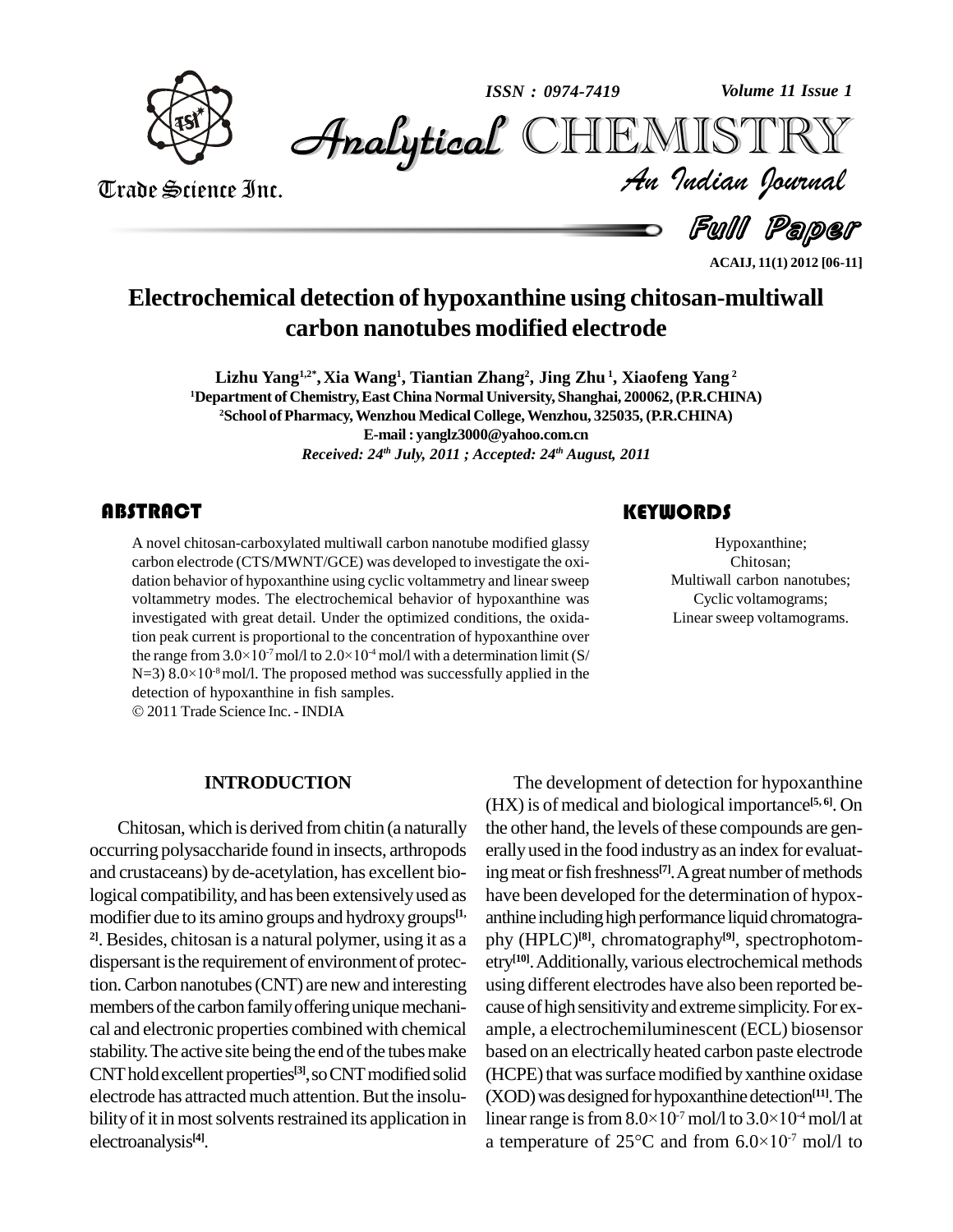$2.0 \times 10^4$  mol/l at a temperature of 35°C. A Pd-IrO<sub>2</sub> 1N carbon paste electrode were employed for the deter mination of hypoxanthine **[12, 13]**.

In this paper, a novel chitosan-carboxylated multiwall carbon nanotube (MWNT) modifier was obtained by putting carboxylated MWNT into chitosan solution (0.5%), achieving a chitosan-carboxylated MWNT modified glassy carbon electrode (CTS/ MWNT/GCE). TheCTS/MWNT/GCE was used for the detection of hypoxanthine.Compared with a bare electrode, the CTS/MWNT/GCE showed a significant enhancement effect on the oxidation peak current of hypoxanthine, and an electrochemical method was proposed to detect hypoxanthine in fish samples. The new bounded: Before being modified, the OCE was pos-<br>ished with 0.3 and 0.05  $\mu$ m aluminum slurry, rinsed thorprocedure possesses several advantages, such as easy modification of the electrode, a lower detection limit, excellent reproducibility, highly stability and low cost.

#### **EXPERIMENTAL**

#### **Apparatus and reagents**

All the electrochemical measurements were performed with a CHI 650B electrochemical work station (Shanghai Chenhua Co., China). A conventional threeelectrode systemwas used with amodified or bare GC electrode (3mm in diameter) as working electrode, a platinum wire electrode as counter electrode and a saturated calomel electrode as a reference electrode.APHS-  $3C$  PH Meter (Shanghai precision  $&$  scientific instrument Co., LTD, China) combined PH electrode was used for pH measurement. All potentials were referred to the SCE.

The chitosan solution (0.5%) was prepared bydis solving 0.01g chitosan (purchased from Fluka, and The chitosan solution (0.5%) was prepared by dis-<br>solving 0.01g chitosan (purchased from Fluka, and 1.<br>deacetylation degree $\geq$ 85%) in 2 ml 2 mol/l acetic surem acid<sup>[14]</sup>. The MWNT used in this work (obtained from cessive cycli the Institute of Nanometer, China Central Normal University) were synthesized by the catalytic pyrolysis. And purification begins with a 7 h reflux under the condition of magnetic heat stirring in 2 mol/l nitric acid, then ultrasonic dispersing for 1 h in thick muriatic acid, washing with redistilled water until a neutral solution is gained<sup>[15]</sup>. Hypoxanthine (purchased from Sinopharm Chemical ReagentCo.,LTD,China) was dissolved in 0.01 mol/

modified electrode and a mesoporous TiO<sub>2</sub>-modified stored at 4°C. In the experiment, hypoxanthine stock **Full Paper**<br>1 NaOH to form 1.0×10<sup>-2</sup> mol/l stock solution and then  $\text{SUSY}$ <br>I NaOH to form  $1.0 \times 10^2$  mol/l stock solution and then<br>stored at 4°C. In the experiment, hypoxanthine stock solution was diluted to working solutions at desired concentration using redistilledwater.All the chemicals were used without further purification and all the solutions were prepared with redistilled water.All experi ment were carried out at room temperature (approx.25  $\rm ^{\circ}C$ ).

### **Preparation for chitosan-MWNT modified GC electrode**

0.2 mg carboxylated MWNT was putted into 2 ml chitosan solution (0.5%), ultrasonic agitation for a few minutes, then a black chitosan-MWNT suspension was<br>obtained. Before being modified, the GCE was pol-<br>ished with 0.3 and 0.05µm aluminum slurry, rinsed thorobtained. Before being modified, the GCE was poloughly with redistilled water, then ultrasonically rinsed with acetone, alcohol and redistilled water for 1 min each, and dried under an infrared lamp. After the GCE with acetone, alcohol and redistilled water for 1 min<br>each, and dried under an infrared lamp. After the GCE<br>was cooled, it was smeared evenly with 10 µl of a chitosan-MWNT solution by a micro-syringe, and then dried under an infrared lamp for 10 min. After cooling, the chitosan-MWNT modified GC electrode (CTS/ MWNT/GCE) could be used. The chitosan modified GCE (CTS/GCE) was prepared by the same method.

#### **Experimental procedure**

A 0.1 mol/l phosphate buffer solution ( $pH=7.0$ ) was used as the supporting electrolyte in a conventional electrochemical cell.At the begin beginningof experiment, a certain volume of hypoxanthine standard solution was placed into the cell tomake up 10mlmixture solution. The accumulation was carried out at open circuit via stirring the solution for  $2 \text{ min}$ , and then kept quiet for  $10$ s. The voltammograms were recorded between 0.0 V and 1.0 V at a scan rate of 100 mV/sAfter each mea surement, the modified electrode was activated by successive cyclic voltammetric sweeps between 0.0 V to  $1.0$  V at  $100$  mV/s in a blank phosphate buffer solution  $(pH=7.0)$ .

#### **RESULTSAND DISCUSSION**

# **Indiana CTS**<br> *Indian*<br> *Analytical* CHEMISTRY **Voltammetric responses of hypoxanthine at CTS/ MWNT/GCE**

Figure 1 Shows the successive cyclic

Analytical CHEMISTRY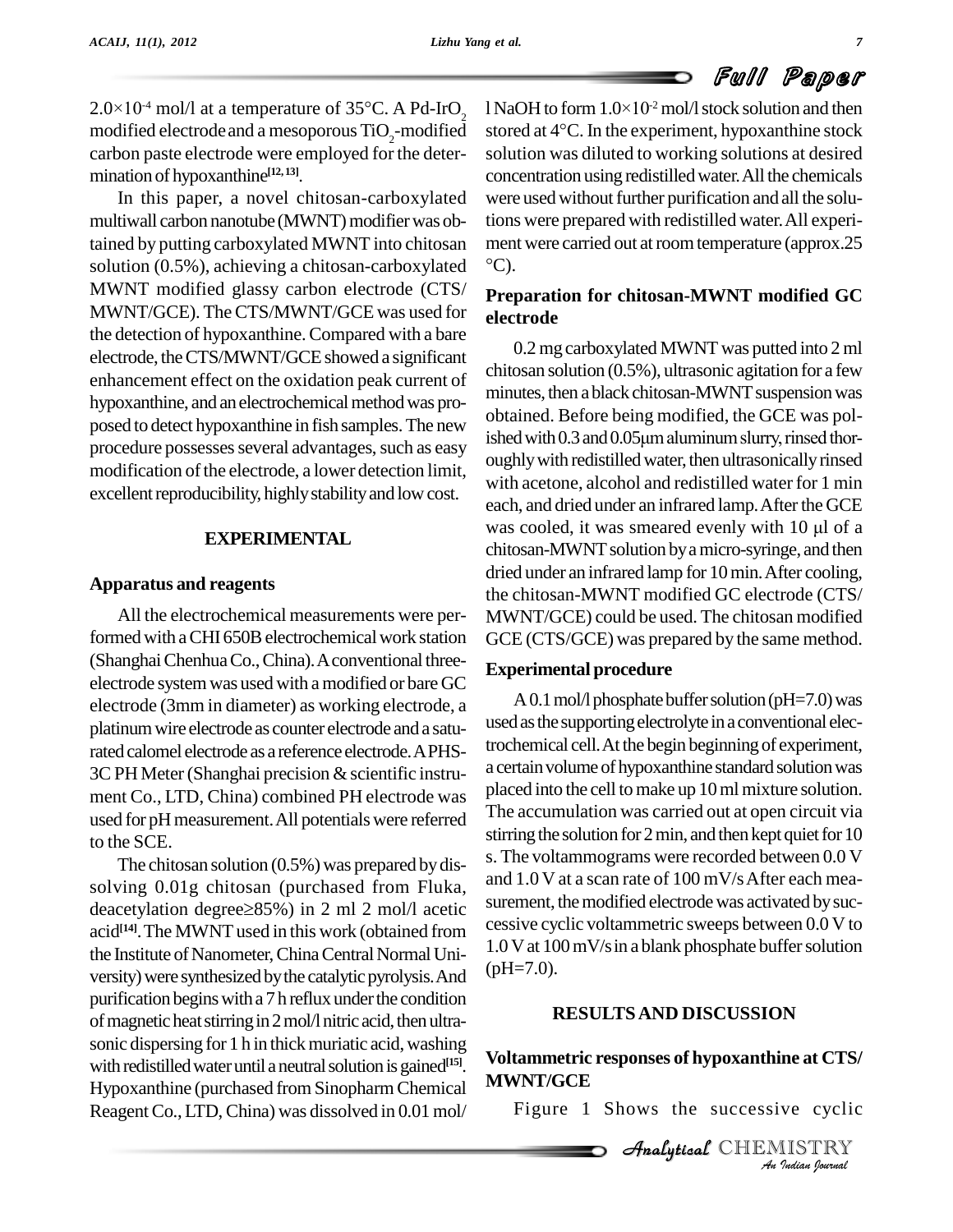voltammograms of hypoxanthine at chitosan-MWNT modified GCE in 0.1 mol/l phosphate buffer solution 2 (pH=7.0), During the first anodic sweep from 0.0 to<br>
1.0 V at scan rate of 100 mV/s, an oxidation peak at<br>
0.78V is observed for  $2.0 \times 10^{-6}$  mol/l hypoxanthine. 1.0 V at scan rate of 100 mV/s, an oxidation peak at 0.78V is observed for  $2.0 \times 10^{-6}$  mol/l hypoxanthine.<br>On the reverse scan, no corresponding reduction peak is observed, indicating that the electrochemical oxidation 0.78V is observed for  $2.0 \times 10^{-6}$  mol/l hypoxanthine. On the reverse scan, no corresponding reduction peak  $\frac{1}{6}$   $\frac{1}{6}$ is observed, indicating that the electrochemical oxidation of hypoxanthine is totally irreversible. Otherwise, the oxidation peak current obviously decreases <sup>10</sup> during the second cyclic potential sweep, maybe attributed to the adsorption of oxidative product at the electrode surface.



**l HX at CTS/MWNT/GCE in 0.1 mol/l PBS (pH=7.0) Scan rate: 100 mV/s**

response of hypoxanthine<sup>[3]</sup>. Cyclic voltammograms of hypoxanthine at the chitosan-MWNT modified GCE, chitosan modified GCE and bare GCE were shown in Figure 2. At the bare GCE, a weak irreversible wave with oxidation peak potential at 0.78V (curve 2a), and at the CTS/GCE, there is no electrochemistry response (curve 2b), while at theCTS/MWNT/GCE, the oxidation peak current increased significantly (curve 2c), which implied that chitosan-MWNT modified GCE held the properties that was favorable to the oxidation of hypoxanthine. Better performance of hypoxanthine on CTS/MWNT/GCE was attributed to the MWNT potential porous leading to the larger electroactive surface area and thus greater

#### **Effect** of the supporting electrolyte and solution pH

<sup>els]</sup>.<br>*I*ng the electrolyte<br>Inypoxanthir<br>IISTRY As a key factor affecting the electrochemical re- **Effect of the supporting electrolyte and solution pH**<br>As a key factor affecting the electrochemical re-<br>sponses of  $2.0\times10^6$  mol/l hypoxanthine, different sup-

```
CHEMISTRY
```


**mol/l PBS (pH=7.0) at(a) bare GCE,(b) CTS/GCE,(c) CTS/ MWNT/GCE. Scan rate: 100 mV/s**

porting electrolytes were tested byCV, including 0.1 mol/l phosphate buffer solution (PBS, pH 4.5-8.5), 0.1 mol/l sodium acetate-acetic acid buffer solution (NaAc-HAc, pH 4.0-6.0) and other different acids and alkalies, such as  $H<sub>2</sub>SO<sub>4</sub>(0.1 mol/l)$ , HCl $(0.1 mol/l)$ , HClO<sub>4</sub>  $(0.1 \text{ mol/l})$  and NaOH $(0.1 \text{ mol/l})$ . It was found that the oxidation peak current and the voltammogram shape were best defined in phosphate buffer solution. Therefore, a phosphate buffer solution was used for the detecting hypoxanthine.

The pH effect of the supporting electrolyte on the peak potential and the peak current for the oxidation of hypoxanthine was studied, as was shown in Figure 3. As pH value increasing from 4.5 to 6.5, the oxidation peak current of hypoxanthine obviously increased. When further improving the pH value from  $6.5$  to  $8.5$ , the oxidation peak current changed very slightly. In addition, as pH value increasing from 4.5 to 8.5, the  $E_{\text{pa}}$  shifted linearly to more negative potential, obeying the following equation: *E* pa = 1.2106-0.06158pH. The slope of  $E_{\text{pa}}$ /pH is -61.58 mV, indicating that the number of electrons and protonsinvolved in the oxidation of hypox anthine is the same.

#### **Effect of the amount of chitosan-MWNT modifier at the CTS/MWNT/GCE**

The amount of chitosan-MWNT suspension on the surface of electrode affected the oxidation peak current of hypoxanthine. Figure 4 showed that the peak currentof hypoxanthine enhanced when the amount of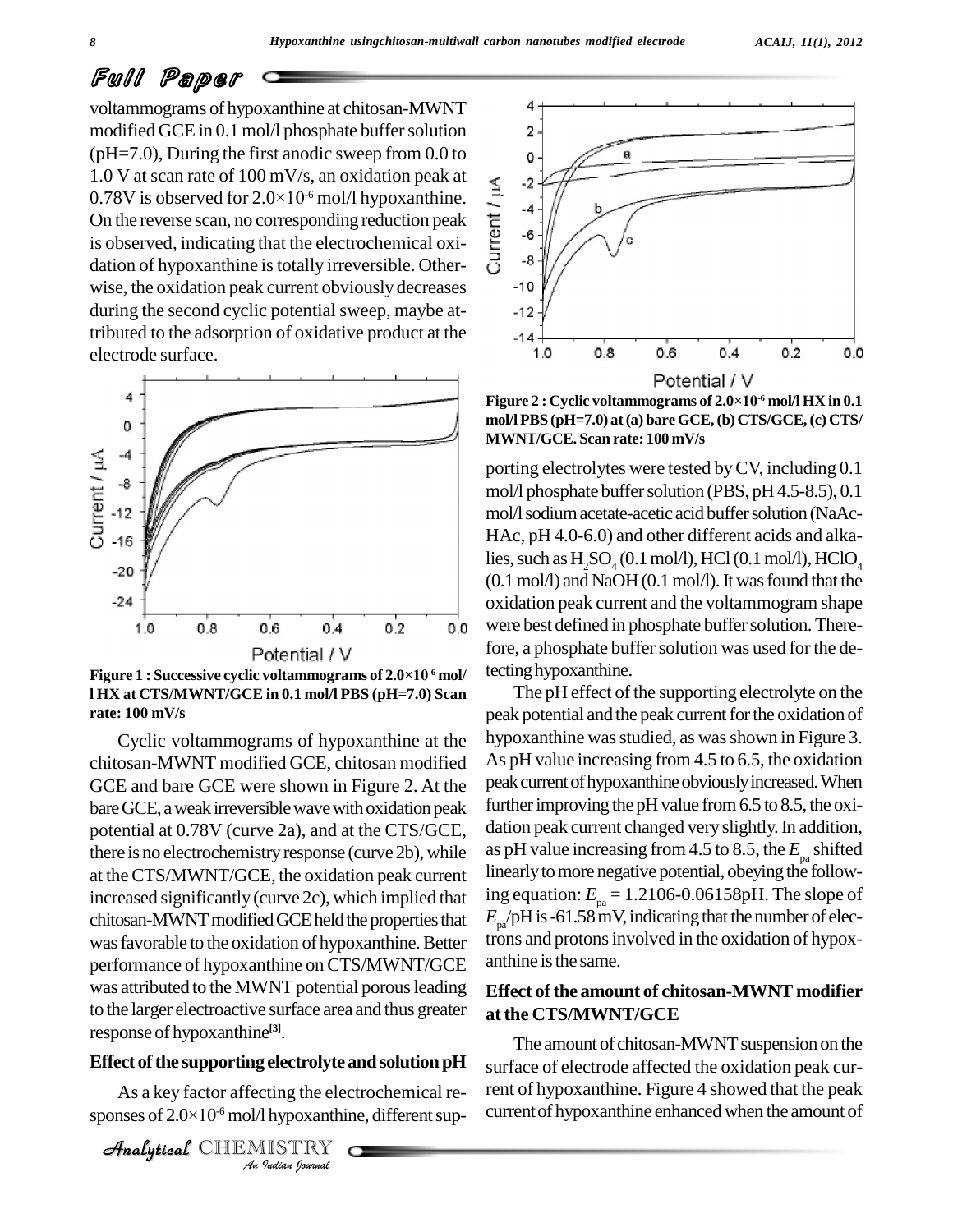

**Figure 3 :Effect ofthe solution pH on oxidationpeakcurrent Figure 3 : Effect of<br>of 2.0×10<sup>-6</sup> mol/l H -6 mol/l HX at CTS/MWNT/GCE in 0.1 mol/l PBS (pH=7.0). Scan rate: 100 mV/s**

chitosan-MWNT suspension increased, which prob ably because of the presence of electro-reactive sites which increased with the amount of MWNT<sup>[3]</sup>. The peak workin ably because of the presence of electro-reactive sites changes s<br>which increased with the amount of MWNT<sup>[3]</sup>. The peak working c<br>current is very high when used 8µl of chitosan-MWNT chosen as suspension. Further increasing the amount of the chitosan-MWNT suspension, the peak current almost suspension. Further increasing the amount of the<br>chitosan-MWNT suspension, the peak current almost<br>keep stable. However, when it exceeds 12 µl, the background current enhanced while the peak current conversely decrease. These because the film on the electrode surface was too thick, which prevented the electron transfer between hypoxanthine and electrode. In this paper, 1 versely decrease. These because the film on the electrode surface was too thick, which prevented the electron transfer between hypoxanthine and electrode. In<br>this paper, 10 µl of chitosan-MWNT suspension was tron transfer between hypoxanthine and electrode. In  $\mathbb{P}$  3 used for voltammetric determination of hypoxanthine.



**Figure 4 : Effect of amount of chitosan-MWNT suspension on oxidation peak current of 2.0×10 -6 mol/l HX in 0.1mol/l PBS (pH=7.0). Scan rate: 100 mV/s**

#### **Effect of accumulation conditions**

Accumulation is a simple and effective way to enhance the determination sensitivity.Accumulation potential and accumulation time have to be considered in<br>a common accumulation step. The oxidation peak cur-<br>rent of 2.0×10<sup>-6</sup> mol/l hypoxanthine was measured afa common accumulation step.The oxidation peak current of  $2.0 \times 10^{-6}$  mol/l hypoxanthine was measured after 2 min accumulation under different potential as well as open circuit. The peak currents almost keep un changed, revealing that the accumulation potential has no influence on the oxidation peak current of hypoxanthine at the CTS/MWNT/GCE. Thus, the accumulation step was performed under open circuit.

Figure 5 shows the dependence of oxidation peak current on the accumulation time. when the accumulation time increased from  $0$  to  $2$  min, the oxidation peak current increased obviously. However, with further increasing accumulation time the oxidation peak current changes slightly. Considering both the sensitively and working efficiency, an accumulation time of 2 min was chosen asthe optimal accumulation time.



**Figure 5 :Effect of accumulation time onoxidation peak cur- RCCUI**<br>Figure 5 : Effect of accu<br>rent of 2.0×10<sup>.6</sup> mol/l H **-6mol/l HX at CTS/MWNT/GCE in 0.1 mol/l PBS (pH=7.0). Scan rate: 100 mV/s**

#### **Effect of scan rate**

*An*trolled step of electrode process for oxidation reac-*Indian*<br>*Indian*<br>*Indian*<br>*IISTRY*<br>*Indian Iournal* tions occurred at electrode surface. On the other hand, The relation between peak current and scan rate had become the diagnostic criteria in distinguishing conalthough the peak current increased with the increase of scan rate the background current was enhanced too. High scan rate was not suitable for the measurement of

**Analytical** CHEMISTRY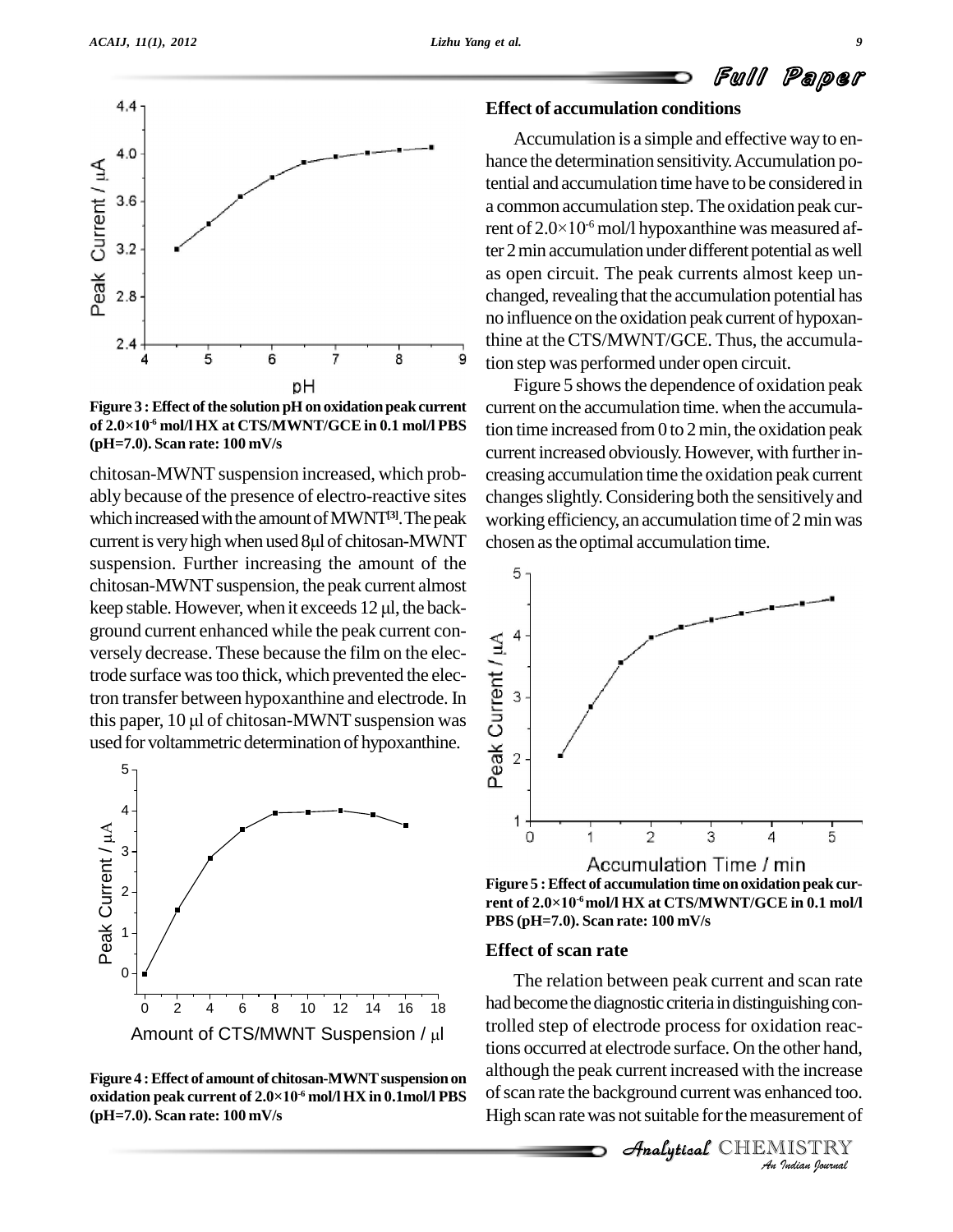peak current. In this work, effects of scan rate  $(v)$  on **PUILE BEAT CONTROVER THE ORIGINAL STARK**<br>peak current. In this work, effects of scan rate (*v*) on MV<br>the oxidation peak current ( $i_{pa}$ ) of 2.0×10<sup>-6</sup> mol/l hy- met poxanthine were examined by CV in 0.1 mol/l PBS  $(pH=7.0)$ . The oxidation peak current of hypoxanthine was proportional to the scan rate in the range from 25 to 200 mV/s and could be expressed as follows:  $i_{\rm m}(\mu A)$ (pH=7.0). The oxidation peak current of hypoxanthine CT:<br>was proportional to the scan rate in the range from 25 rent<br>to 200 mV/s and could be expressed as follows:  $i_{pa}(\mu A)$  2.0<sup>2</sup><br>= 3.176 *v* (mV/s) + 0.917 (*R* = 0.999 trode process was controlled by the adsorption step and the scan rate 100 mV/s was chosen for quantitative analysisof hypoxanthine.

### **Calibration gragh, detection limit, and reproducibility**

The relationship between the oxidation peak current  $(i_{pa})$  of hypoxanthine and its concentration  $(C)$  was der the investigated in 0.1 mol/l phosphate buffer solution  $(pH=7.0)$  by SLV. Figure 6 showed the current response (pH=7.0) by SLV. Figure 6 showed the current response 50-fol of different concentration of HX. The linear graph in-<br>creases from  $3.0\times10^{-7}$  mol/l to  $2.0\times10^{-4}$  mol/l with a fold co of different concentration of HX. The linear graph in-<br>creases from  $3.0 \times 10^{-7}$  mol/l to  $2.0 \times 10^{-4}$  mol/l with a fol<br>regression equation of  $i_{pa}(\mu A) = 1.385+1.307\times10^{6}C_{HX}$  no creases from  $3.0 \times 10^{-7}$  mol/l to  $2.0 \times 10^{-4}$  mol/l with a fold corregression equation of  $i_{pa}(\mu A) = 1.385+1.307\times10^{6}C_{HX}$  no inflimit(mol/l) (r=0.998). The detection limit (S/N=3) is  $8.0\times10^{-7}$  poxant <sup>8</sup>mol/l.



**Figure 6 : Linear sweep voltamograms of different concenthe official** if  $\mathbf{V}$  and **Figure 6 : Linear sweep voltamograms of different concensignal sum tration of HX in 0.1 mol/l PBS (pH=7.0): (a) 0, (b)5.0×10<sup>-7</sup> the s Figure 6 : Linear sweep voltamograms of d<br>tration of HX in 0.1 mol/l PBS (pH=7.0): (<br>mol/l, (c) 1.0×10<sup>-6</sup> mol/l, (d) 2.0×10<sup>-6</sup>mol/l, (q -f**=7.0): (a) 0, (b)5.0×10<sup>-7</sup> th<br>
<sup>-6</sup> mol/l, (e) 4.0×10<sup>-6</sup> mol/l, **tration of HX in 0.1 mol/l PBS (pH=7.)<br>mol/l, (c) 1.0×10<sup>-6</sup> mol/l, (d) 2.0×10<sup>-6</sup>mol<br>(f) 5.0×10<sup>-6</sup> mol/l and (g) 1.0×10<sup>-5</sup> mol/l at**  $(f)$  **5**.0×10<sup>-6</sup> mol/l and  $(g)$  1.0×10<sup>-5</sup> mol/l at CTS/MWNT/GCE. **Scan rate: 100 mV/s**

*An*anthine suggests excellent reproducibility of CTS/ *Indian Indian Indian Indian*<br> *Indianally, the reproducibility between*<br> *Indian Postanting* the oxidation peak current of 2.0×10<sup>-6</sup> mol/l hy-<br> *Poxanthine.* The RSD is 4.4% for the same CTS/<br> *Analytical* CHEMIS  $\frac{2}{\text{MWNT/GCE}}$ . Additionally, the reproducibility between The relative standard deviation (RSD) of 3.5% for Scan rate: 100 mV/s<br>
The relative standard deviation (RSD) of 3.5% for<br>
10-times parallel detections of  $2.0\times10^{-6}$  mol/l hypoxmultiple electrode preparationswas estimated bycom poxanthine. The RSD is 4.4% for the same CTS/

CHEMISTRY

MWNT/GCE modified 10 times, revealing that the method for preparation CTS/MWNT/GCE has good potential applications. The long-term stability of the CTS/MWNT/GCE was tested by measuring the cur-<br>rent response at a fixed hypoxanthine concentration of<br>2.0×10<sup>-6</sup> mol/l over 10 days. The CTS/MWNT/GCE rent response at a fixed hypoxanthine concentration of  $2.0\times10<sup>-6</sup>$  mol/l over 10 days. The CTS/MWNT/GCE was used daily and stored in air. After 10 days, the current response only decreases 4.5%, suggesting that CTS/MWNT/GCEreported inthiswork haslong-term stability.

#### **Interference**

 ${}^6C_{\text{HX}}$  no influence on the determination of  $2.0 \times 10^{16}$  mol/l hy-- poxanthine (signal change below 5%), which demon- The possible interferences of other biomolecules on the determination of hypoxanthinewere studied un der the above-optimized conditions. It was found that 100-fold concentration of ascorbic acid and uric acid, 50-fold of concentration xanthine, urea, glucose, lactic acid, serine, oxalic acid, guanine and adenine, and 20-<br>fold concentration dopamine and cysteine almost have<br>no influence on the determination of  $2.0\times10^{-6}$  mol/l hyfold concentration dopamine and cysteine almost have strated the good selectivity of the CTS/MWNT/GCE developed for the detection of hypoxanthine.

#### **Determination** of samples

<sup>-7</sup> the sensor performance. The recovery is in the range The performance of the CTS/MWNT/GCE for the analysis of real fish samples was tested. Fish tissue samples were macerated with 0.5 mol/l perchloric acid for about 1h.After centrifugation at 8000 rpm for 10 min, the supernatant extract was transferred into 0.1 mol/l phosphate buffer solution of pH7.0. Then before determination, the extracts were diluted to appropriate concentration. In order to testify the accuracy of this method, hypoxanthine standard solution was added into the sample, and the recovery was tested. TABLE 1 summarized the analytical results and the recovery of

| TABLE 1 : Determination of hypoxanthine in fish samples. |  |  |
|----------------------------------------------------------|--|--|
|                                                          |  |  |

| <b>Samples</b> | Found         | Added         | <b>Total</b>  | <b>Recovery</b> |
|----------------|---------------|---------------|---------------|-----------------|
| NO.            | $(\mu mol/l)$ | $(\mu mol/l)$ | $(\mu mol/l)$ | $($ %)          |
| 1              | 20.0          | 20.0          | 40.5          | 102.5           |
| 2              | 24.5          | 20.0          | 45.3          | 103.2           |
| 3              | 18.7          | 20.0          | 39.1          | 102.1           |
| 4              | 16.5          | 20.0          | 36.2          | 98.2            |
| 5              | 25.3          | 20.0          | 44.9          | 98.4            |